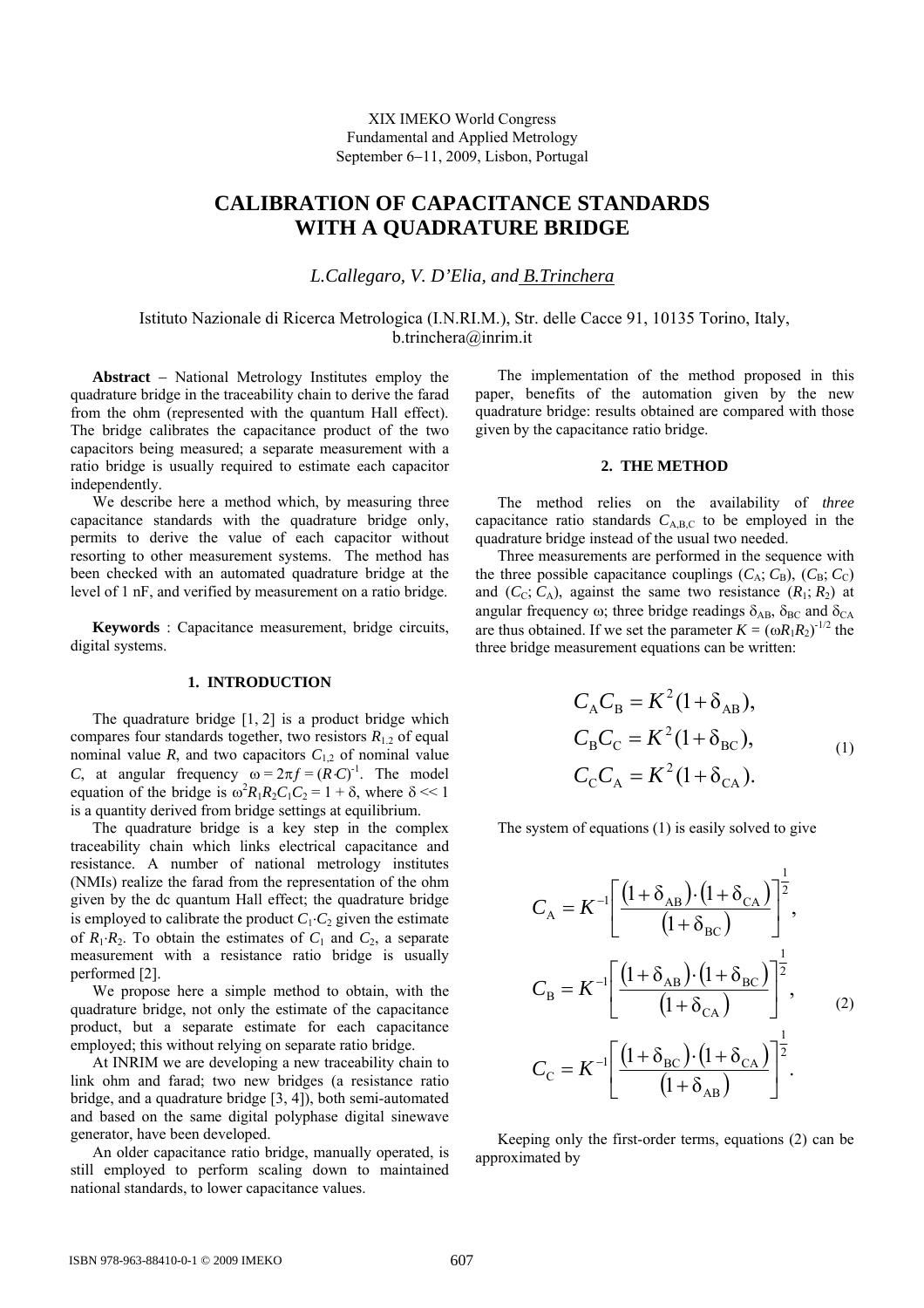$$
C_{A} = K^{-1} \left[ 1 + \frac{1}{2} (\delta_{AB} + \delta_{CA} - \delta_{BC}) \right],
$$
  
\n
$$
C_{B} = K^{-1} \left[ 1 + \frac{1}{2} (\delta_{AB} + \delta_{BC} - \delta_{CA}) \right],
$$
  
\n
$$
C_{C} = K^{-1} \left[ 1 + \frac{1}{2} (\delta_{BC} + \delta_{CA} - \delta_{AB}) \right].
$$
 (3)

## **3. IMPLEMENTATION**

The method described in Sec. 2 has been implemented with three capacitance standards  $C_{\text{ABC}}$  of equal nominal value  $C_N = 1$  nF, and the new quadrature bridge [3], at the frequency  $f = 1541.4339$  Hz. The resistance standards employed in the bridge have a nominal value of  $R_{1,2}$  = 103.250 kΩ; K is given by a traceability chain involving a resistance ratio bridge, a calculable resistor and dc resistance measurements traceable to the representation of the ohm given by dc quantum Hall effect [4].

A thorough verification of the results of the method would require an international intercomparison; at the moment, we performed a check by comparing the differences  $(C_A - C_B)$ ,  $(C_B - C_C)$  and  $(C_C - C_A)$  with those obtained with the capacitance ratio bridge by substitution.

#### *3.1. Capacitance standards*

The capacitance standards  $C_{A, B, C}$  have been constructed at INRIM [5], [6] starting from General Radio 1404-A sealed gas-dielectric capacitors. The standards are thermostated at  $23^{\circ}$ C with 1 mK stability by batteryoperated Peltier elements, and configured as four terminalpair impedance standards; in the present experiment they are employed in with a two terminal-pair configuration (defining planes at the end of the coaxial cables employed for connection). A photo of one of the standards is shown in Fig.1.



Fig. 1. A photo of one 1 nF capacitance standard.

#### *3.2. The quadrature bridge*

The quadrature bridge [3] is fully coaxial; all standards  $R_1$ ,  $R_2$ ,  $C_1$ ,  $C_2$  are defined as two terminal-pair standards at the end of the connection cables. The bridge is based on a multiphase digital sinewave generator, GA,B,C,D,Mag, which provide adjustable main, quadrature and balancing voltages and an a semi-automated procedure to achieve bridge equilibrium.

The equilibrium procedure achieves residual voltages on the null detector, D, below 20 nV; the corresponding uncertainty contribution is lower than  $1 \times 10^{-7}$  on the product  $(C_1 \nvert C_2)$  being measured.



Fig. 2. Simple schematic of the quadrature bridge and three capacitance standards  $C_{A,B,C}$  used in this experiment.

Fig. 2 shows the arrangement of the quadrature bridge and how the capacitance standards are connected with respect to the main arms of the bridge. The numbers 1, 2 and 3 indicates three consecutive sequences:

- $-$  1  $(C_A, C_B)$  pair is calibrated against the pair of resistance standards  $(R_1, R_2)$  and the capacitor  $C_C$ is out off the quadrature bridge;
- $2 (C_B, C_C)$  pair is calibrated against the same pair of resistance standards and the capacitor  $C_A$  is out off the bridge;
- $-3 (C_{C}, C_{A})$  is the last pair combination calibrated against the same pair of resistance standards and the capacitor  $C_B$  is out off the quadrature bridge.

#### *3.3. Capacitance ratio bridge*

The capacitance ratio bridge is a two terminal-pair coaxial transformer bridge which permits 1:1 and 10:1 comparisons on 10, 100 and 1000 pF nominal capacitance values at the working frequency of  $f = 1592$  Hz. It is normally employed for 10:1 capacitance scaling; the ratio is not directly calibrated, a step-up procedure involving three capacitors is usually employed. Adjustments toward equilibrium are performed by acting on multi-decade manually-operated inductive voltage dividers.

In the present application, the bridge is employed to measure the capacitance differences among the three 1 nF capacitors, by substitution (using the third capacitor as a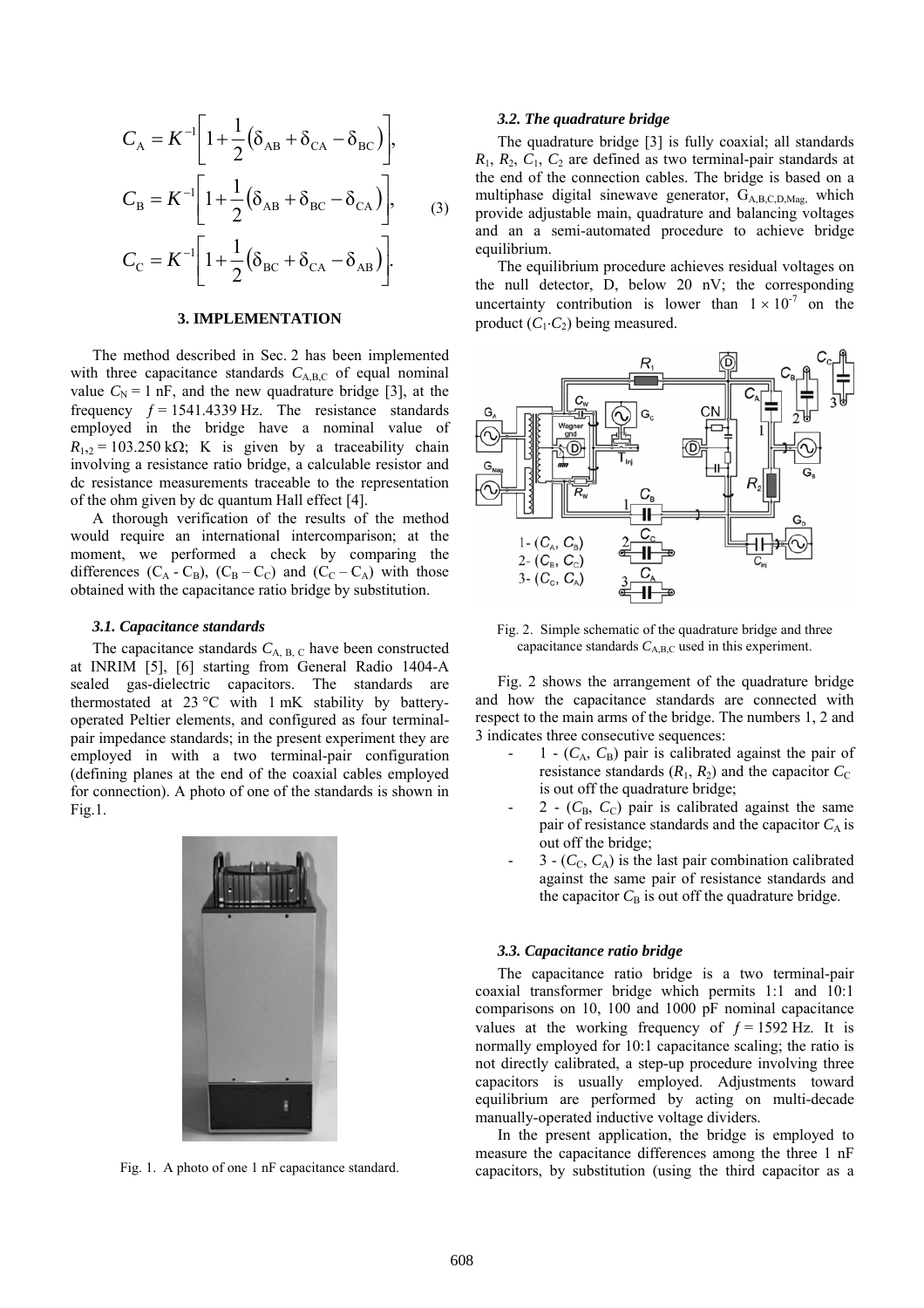pivot). The sensitivity of the difference measurement is lower than  $3 \times 10^{-8}$ .

#### **4. RESULTS**

In a first stage, several measurements have been made with the quadrature bridge; each measurement is represented by a reading  $\delta_{AB}$ ,  $\delta_{BC}$  and  $\delta_{CA}$  shown in Fig. 2. With the corresponding value of *K* given by the traceability chain, and by solving the system of equations (3),  $C_A$ ,  $C_B$  and  $C_C$ capacitance values can be computed.

After the completion of the measurements with the quadrature bridge, the capacitors have been moved to the capacitance ratio bridge.

Several measurements by substitution have been performed, by cycling the roles of  $C_A$ ,  $C_B$ , and  $C_C$  (two capacitors measured by substitution, and one employed as pivot); hence, the values  $(C_A - C_B)$ ,  $(C_B - C_C)$  and  $(C_C - C_A)$ have been estimated.





Fig. 2. Quadrature bridge readings  $\delta_{AB}$ ,  $\delta_{BC}$  and  $\delta_{CA}$  of the products ( $C_A \cdot C_B$ ), ( $C_B \cdot C_C$ ) and ( $C_C \cdot C_A$ ) during a period of two weeks.

Table 1 reports a comparison of the difference values (expressed in relative terms) given by the new method with the quadrature bridge, and those obtained with the substitution measurement.

Table 1. Relative difference between capacitors standard evaluated by means of the quadrature bridge and the capacitance ratio bridge.

| Capacitance<br>difference<br>(relative to<br>nominal<br>value) | From<br>quadrature bridge<br>(ppm) | From<br>capacitance ratio<br>bridge<br>(ppm) |
|----------------------------------------------------------------|------------------------------------|----------------------------------------------|
| $(C_A - C_B)/C_N$                                              | $-6.28$                            | $-6.13$                                      |
| $(C_B - C_C)/C_N$                                              | 14.89                              | 14.73                                        |
| $(C_C - C_A)/C_N$                                              | $-8.61$                            | $-8.51$                                      |

#### **4. CONCLUSIONS AND PERSPECTIVES**

An evaluation of the uncertainty of the differences reported in Tab. 1 for the two measurements is still in course: however, known contributions sum up to less than  $1\times10^{-7}$  for both methods. Therefore, the two columns of Tab. 1 give at the moment slightly incompatible results, caused by a small systematic error of unknown origin.

A possible explanation could be in the discovery of an incomplete shielding (causing electric flux leak) in one of the capacitor. Adjustments to the capacitor and further investigations will be performed before the Conference.

## **ACKNOWLEDGMENTS**

The authors acknowledge the help of C. Cassiago for resistance calibrations with the dc quantum Hall effect employed in the traceability chain.